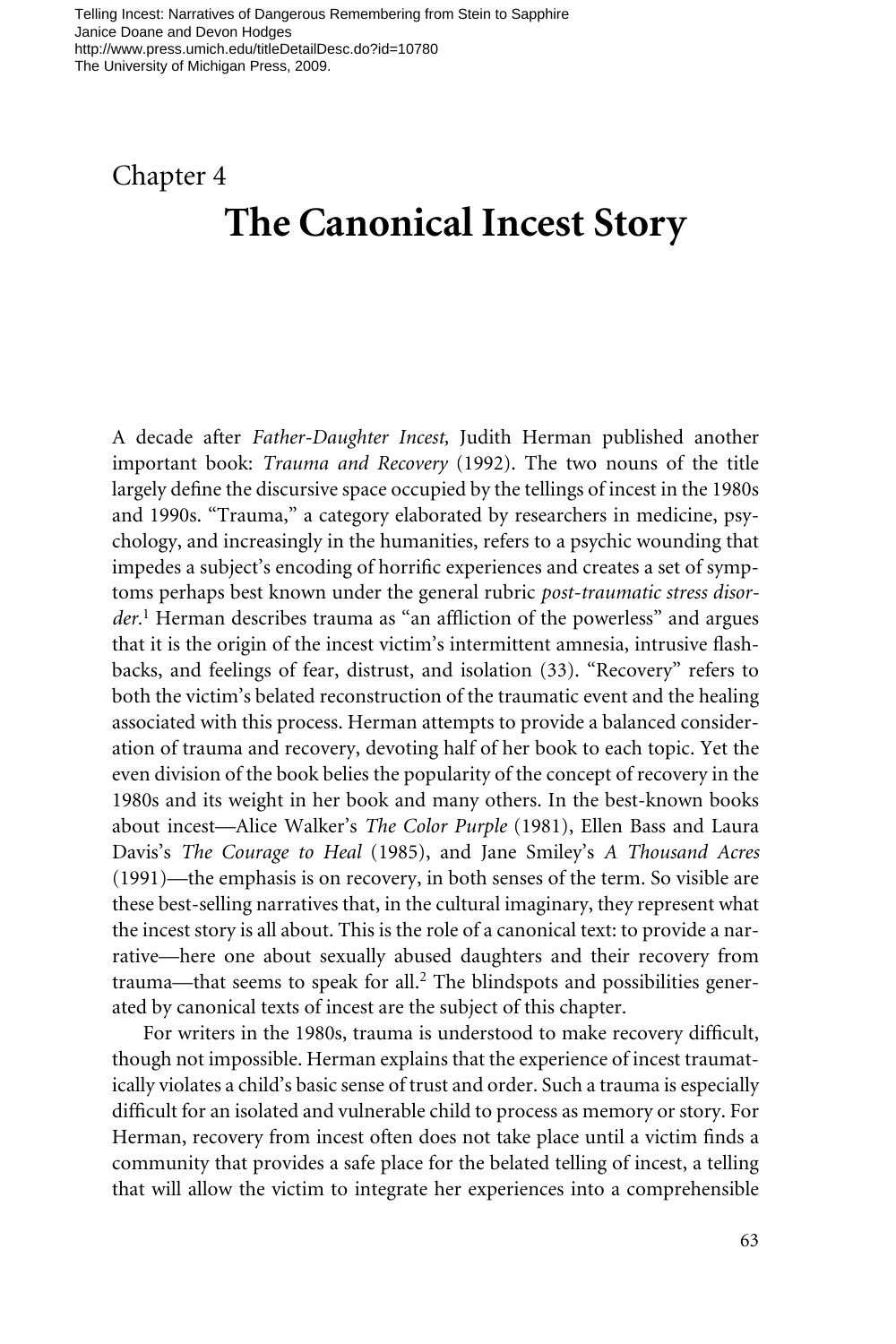story. This supportive community also has the responsibility of validating the victim's testimony, which may take the form of a written narrative about the past. Herman writes that the "survivor who has achieved commonality with others can rest from her labors. Her recovery is accomplished; all that remains before her is her life" (236). Defined in such terms, recovery holds forth the promise of a complete release from the traumatic past. The popularity of the canonical incest "recovery story" may then depend upon its reassuring message: the victim can get over "the thing."

The promise of recovery is also central to the work of feminist critics in the 1980s who wrote about the silencing of women in literary history and the need to open up the canon.<sup>3</sup> In 1981, Nina Baym published an influential article about canon formation called "Melodramas of Beset Manhood: How Theories of American Fiction Exclude Women Authors." Her argument is that powerful American literary critics, such as F. O. Matthiessen, Jay B. Hubbell, Lionel Trilling, and Richard Poirer, have implicitly supported the exclusion of women authors from the canon by defining canonical American fiction as literature in which a male writer manages to overcome the obstacles presented by bad women writers flooding the market with a degraded genre: the "melodrama of beset womanhood." Leslie Fiedler writes that "our best fictionists" have had to "struggle" against these melodramas to get attention for their serious writing. This writing features another gendered contest; in celebrated novels by men, the isolated American individual (male) struggles against "the socializing and domesticating woman" (73). The best American fictionists thus give women "the role of entrapper and impediment" (75) to the expression of a fully representative, and ultimately triumphant, American (male) selfhood. Perhaps these narratives could be called canonical male recovery stories.

In a witty reversal, Baym describes the ennobling effort of the male writer to tell his story as a "melodrama of beset *manhood.*" She also resurrects the initially unsuccessful attempts of women writers to produce this esteemed melodrama by positioning *men* as the entrappers and impediments to female selfhood. In the 1980s, women are more successful at turning the tables by writing a believable narrative about constraints imposed on women by men. Their recovery story is a tale of persecution and escape from male "entrappers and impediments" that also explains why women must refuse traditional domesticity. Women's canonical narratives of recovery thus implicitly rewrite literary and cultural history by placing women at the center of an earlier canonical American narrative about an individual's heroic resistance to a constrictive social order that needs to be reconstituted. Operating within this revisionary table-turning is a commonly shared assumption that the American essence is embodied in the autonomous individual who struggles to find freedom and redemption. This narrative presumption now draws upon the resources of feminist therapeutic literature but also appropriates the lineaments of the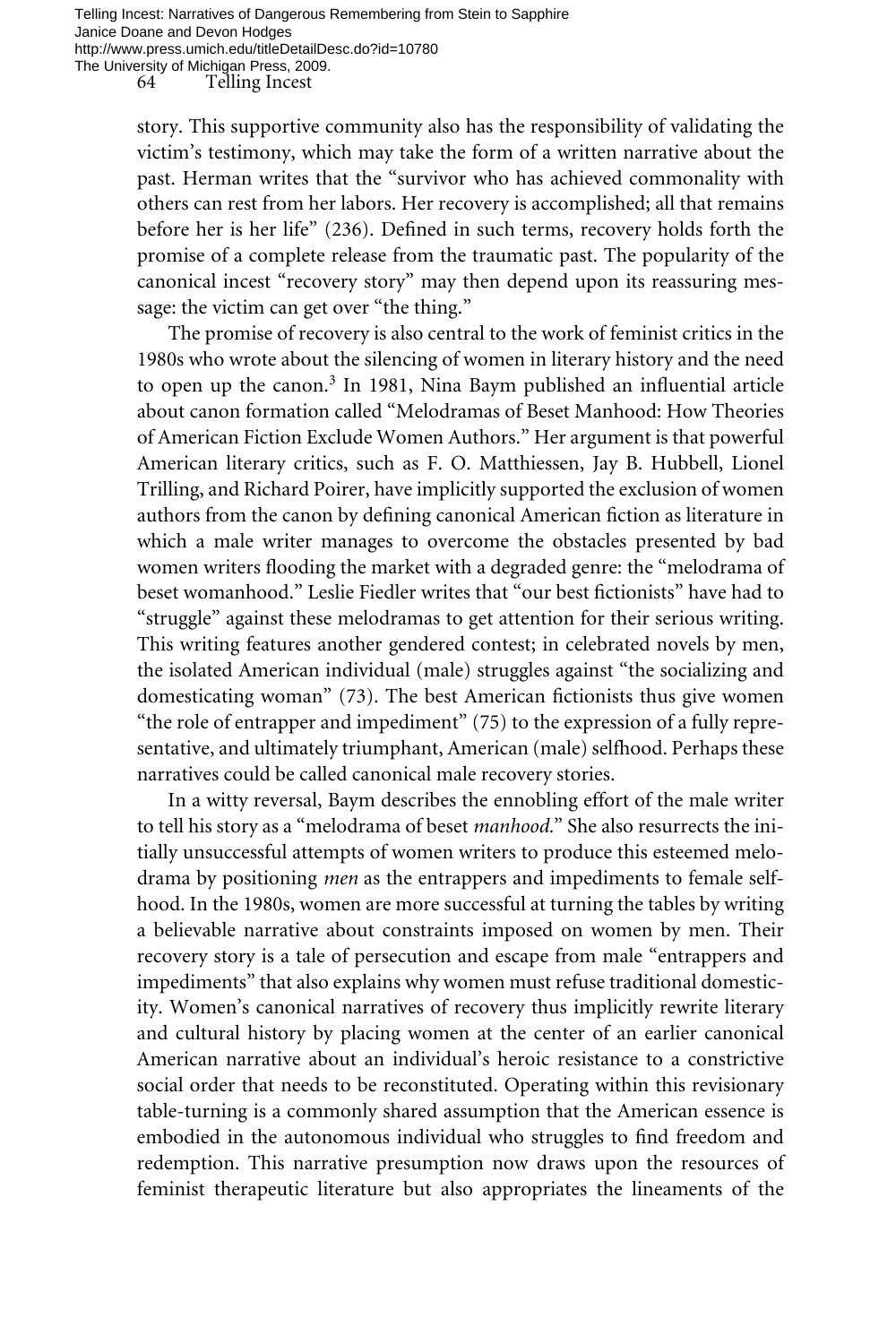melodrama of beset manhood, which itself is indebted to Puritan spiritual autobiographies with their stages of self-recognition, suffering, regeneration, and final admission into a purified community. Our focus on what have become canonical incest texts (texts that seem to "speak for all" incest narratives) suggests the relationship of these narratives to self-help literature by including two novels and one self-help book. While there is no doubt that women's recovery stories are often utopian, or too neat and scripted in the way that consign "the thing" to the past, these narratives nonetheless provide an important challenge to earlier canonical conventions of collectivity and personhood (what we will later discuss as the "grandiose individual") that have been narrowly defined as white and male.

As we have seen, there is energy and hope informing the utopian solutions of Louise Armstrong's and Judith Herman's analyses of father-daughter incest, work that we described in the previous chapter. Alice Walker's *The Color Purple,* published in 1982, participates in the enthusiasm of this apparently revolutionary moment. As Morrison does in *The Bluest Eye,* Walker bravely depicts African-American women living with the double oppressiveness of racism and sexism. Yet unlike Toni Morrison, Walker has available to her the feminist incest story's political analysis, and perhaps more important, she also helps to shape an emergent incest narrative about recovery. Walker's novel begins with a pregnant, fourteen-year-old child's effort to write a letter about traumatic experiences of incest that her "Pa" tries to silence: "You better not never tell nobody but God. It'd kill your mammy" (1), a reworking of the threat in Stein's narrative that the father is being "killed" by the daughter who tells. Celie, the heroine and first-person narrator of the novel, suffers all the consequences of female sexual victimization that are described in Judith Herman's *Father-Daughter Incest* and that Herman will later elaborate as post-traumatic symptoms: isolation, numbness, a dogged attachment to the caretaking role. Celie is also almost illiterate and yet trying to write her story, an essential method of recovery. Writing, as Walker's novel reminds us, is also a means of gaining access to the literary achievement from which African-Americans were excluded by enforced illiteracy. Given these overwhelming obstacles to healing and witness, how does recovery occur?

Celie's recovery is made possible when Celie discovers that "Pa not pa" (183). Celie's real father, it turns out, was a man lynched by whites who were threatened by his economic success. The novel thus substitutes a narrative about deadly white economic paternalism for a tale of paternal incest within an African-American family, a transformation that recalls how, in *The Invisible Man,* Trueblood's incest story reveals the white father's exploitative paternalism. In Walker's narrative, this switch allows Celie to make a quick turn from trauma to recovery. As Lauren Berlant explains: "This complex substitution of paternal tales effectively frees Celie to reclassify her experience as a *misunder-*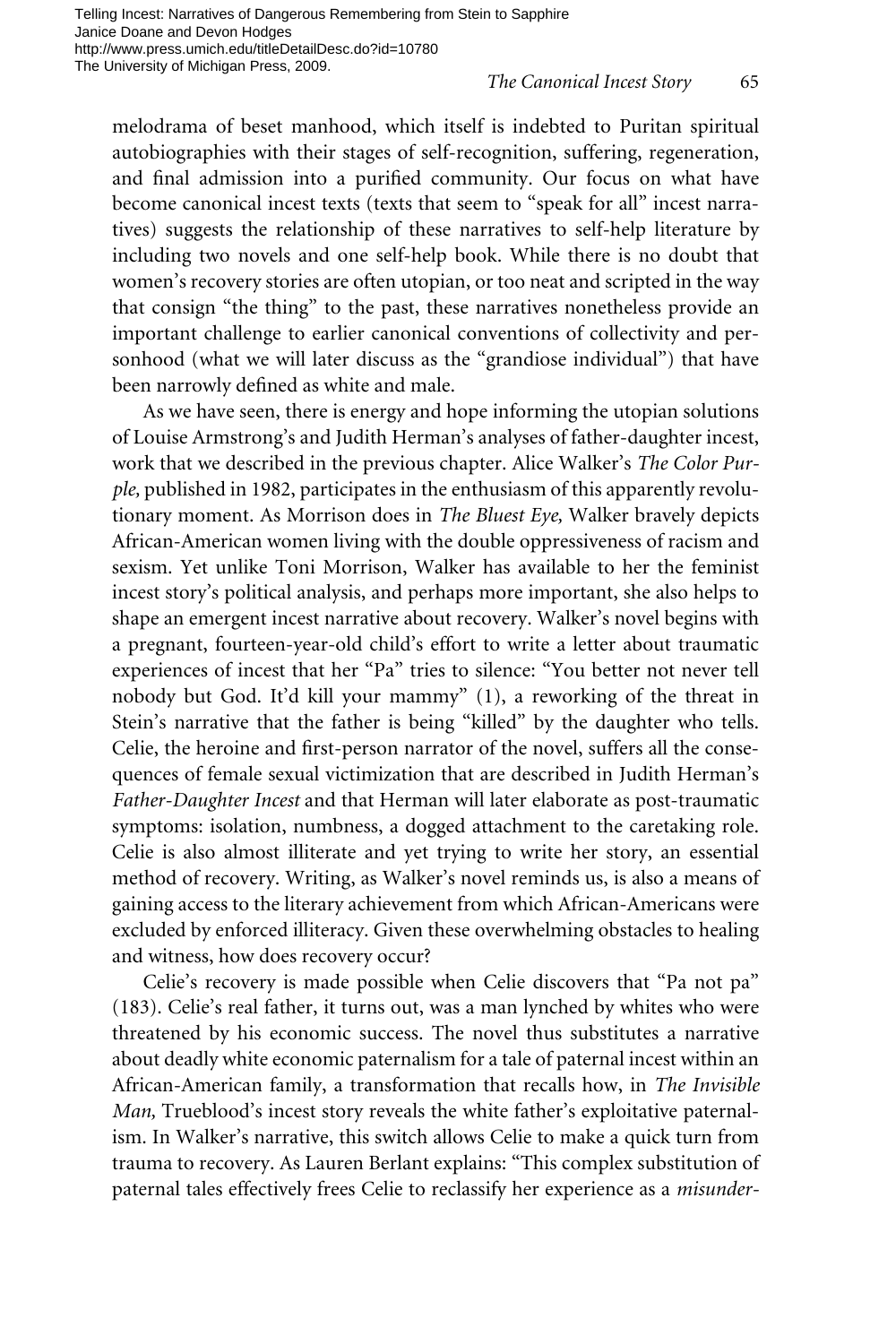> *standing*" (840). Walker's novel needs this "misunderstanding" in order for Celie's democratic business, Folkpants, to become the vehicle for moving a profoundly traumatized African-American daughter to the center of a new, redeemed America in which the past produces no lasting traumatic effects.

> There is a gap between past and present structuring the novel, but this gap is not seen as symptomatic of denial or repression. Instead, the gap is empowering. In *The Color Purple,* Celie experiences multiple forms of oppression but rises above them. She writes ever more elaborate letters, discovers a sympathetic paternal legacy, and recovers other lost parts of her family and history, talks to supportive women to get a more expansive sense of herself, and then claims a fuller, prosperous life. Indeed, she enjoys the fruits promised by therapeutic recovery—self-esteem, a satisfying lesbian sexuality, enhanced spirituality—and also finds fulfillment in work. In Walker's novel, then, African-American women are represented as both beset heroines and members of a redeemed community, a revision of the traditional white and male model of American essence that works to redress the exclusion of African-American women, both as writers and as subjects, from dominant forms of cultural representation. As Nellie McKay notes, "*The Color Purple* is important for what its popularity means in terms of the recognition it compels for the works of black women." It also compels attention to "the experiences of black women" (249). In a study of the reception of the novel, Jacqueline Bobo explains that many African-American women saw the story as powerfully affirming their lives. Commenting upon Celie, for example, one woman told Bobo: "The lady was a strong lady, like I am. And she hung in there and she overcame" (278).

> *The Color Purple,* a best-seller and Pulitzer Prize winner, also appealed to millions of other readers by opening up space—domestic and economic—in which beset characters achieve and enjoy a miraculous prosperity within a newly harmonious social order. As a reviewer in *Newsweek* exclaimed: "Alice Walker excels at making difficulties for herself and then transcending them" (Prescott, 67). Like most utopian novels, *The Color Purple* resolves in fantasy an uneasy social contradiction. Without any sense of paradox, the novel suggests that a form of capitalism that has objectified women and racial minorities can also be the source of their redemption. In *The Color Purple,* a renewed insistence upon the economic rewards of individual enterprise (Celie mimics her father by becoming a successful businesswoman) vies with the increased visibility and vocality of those, like the angry Sofia, who is beaten and imprisoned when she insists on economic and social justice. Celie seems to have it all: the rewards of entrepreneurial individualism and a unified, redeemed African-American community. In this way, Walker's narrative temporarily elides and alleviates the continuing traumatic consequences of sexism and racism, which operate together to make "recovery" difficult. (The story's elision of present pain may also be designed to deflect charges that it is another "harangue" by an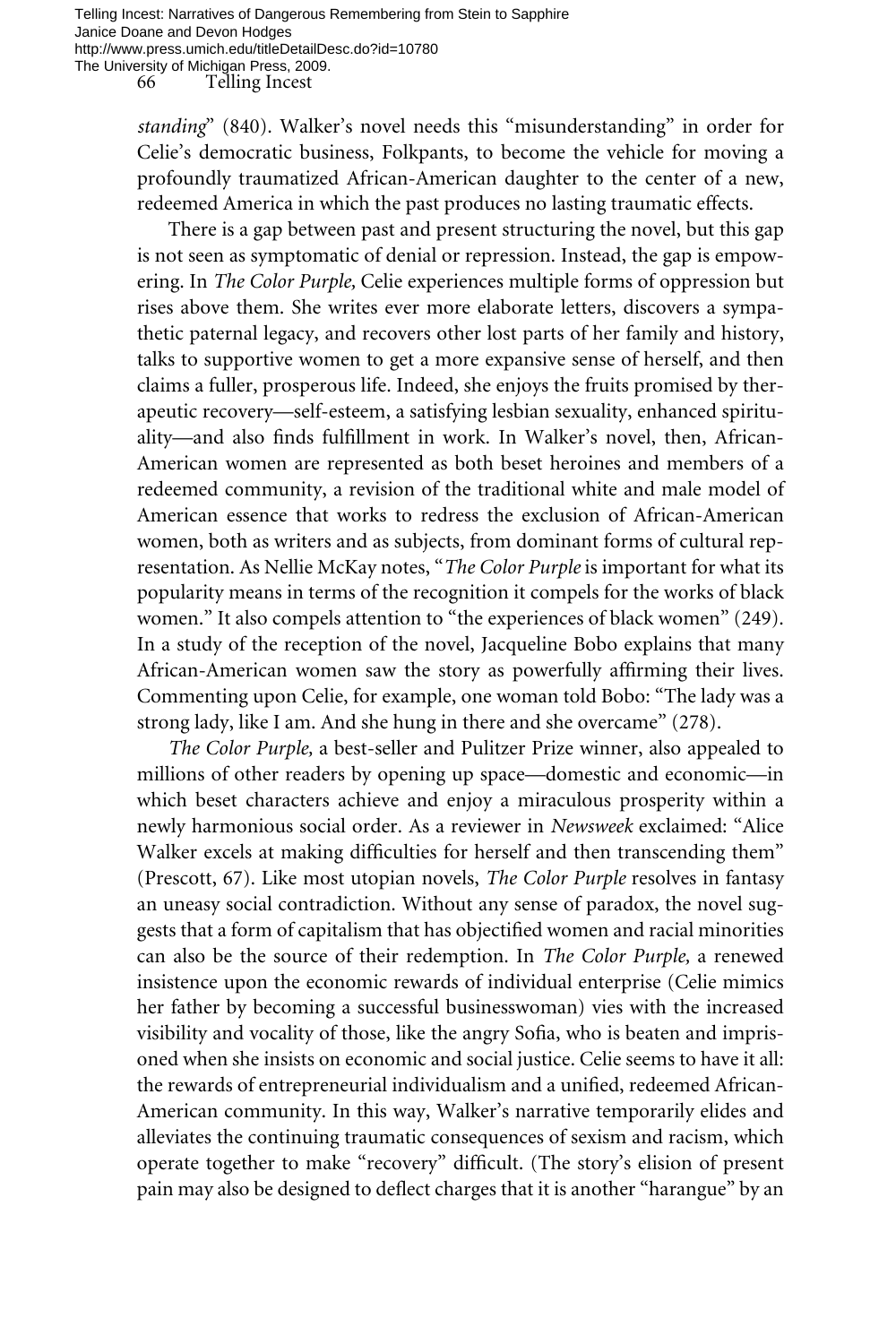African-American writer.) The empowerment promised by recovery—reconstructing the past and healing from it—is thus achieved at the cost of acknowledging that the victim's new and idealized identity as a healed survivor partakes in a cultural idiom of self-help whose comforts depend on looking away from continuing and collective sources of trauma.

Of course, not all readers celebrated Walker's narrative of trauma, recovery, and social transformation. Feminist critics, for example, worried about the way the novel posits "a world of perfect, immanent understanding and homogenous sisterhood" that could not admit to its own exclusions (Kaplan, 142). But these arguments among feminists about the limits of "politically correct" sisterhood were largely drowned out. The most public criticism of Walker's novel was not the feminist concern about utopian solutions as covering over differences between "sisters" (the novel is partly structured as a series of letters between two sisters) but that it was too harsh in its depictions of African-American men and of white racism. So, for example, John Simon, writing for the *National Review*, attacks the novel through the film version of it: "Miss Walker's novel—far from the literary masterpiece it has been hyped into and unable to transcend the two humanly legitimate but artistically burdensome chips on its shoulder—feminism and black militancy—is still much better than the film" (56). The columnist Courtland Milloy challenges Walker's effort to place black women at the center by reading the book as a thinly veiled attack by white men on black men, "I got tired, a long time ago, of white men publishing books by Black women about how screwed up Black men are" (B3). Another reviewer, Carol Iannone, undercuts the legitimacy of responses to the book that lend it canonical status: "The response to *The Color Purple* . . . can well be seen as a kind of literary affirmative action" (57–58). In retrospect, given the novel's celebration of individual initiative and its vision of achieved social harmony, it seems incredible that the novel was so roundly attacked for its black and feminist militancy. Though the rewards for telling an African-American woman's incest story are much greater for Walker's novel than for Morrison's, so is the punishment. The incest story that enjoys a reception as canonical fiction is also condemned as pseudo-literature by a pseudo-person, in other words, as a "melodrama of beset womanhood."

Fierce attacks on the recovery story are also directed at the "bible" (a word that suggests its canonicity) of the recovery movement: *The Courage to Heal* by Ellen Bass and Laura Davis. Before writing this key trauma and recovery book, Ellen Bass, like Louise Armstrong, had already edited an anthology of stories by survivors, *I Never Told Anyone: Writings by Women Survivors of Childhood Sexual Abuse.* From the beginning, then, Bass's work participates in the feminist incest story's assumption of the importance of telling, but it emphasizes the difficulty of disclosing incest: "I Never Told Anyone." The new recovery story's emphasis is on how a "secret trauma" (to use Diana Russell's phrase) is finally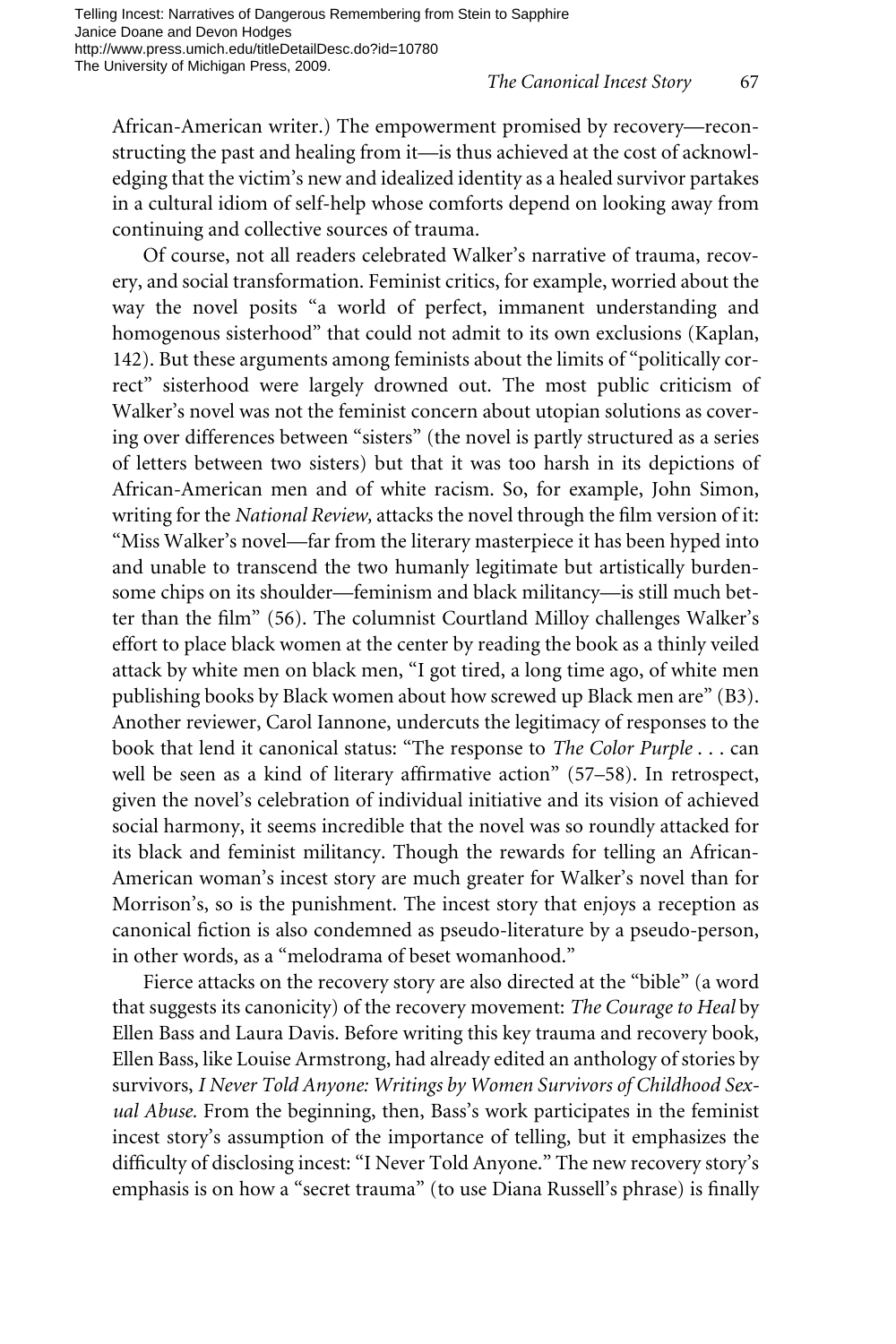told in a safe environment and on how this telling makes recovery possible. In this formulation of the incest narrative, the nature of the promised change is not the revolutionary national transformation promised by the feminist story and that Walker's novel incorporates. Increasingly, a focus on changing the self rather than the world begins to predominate in popular books about incest and none is more popular than *The Courage to Heal.* This new emphasis attracts charges from critics that incest tellers are self-indulgent women feeding hysterically upon fantasies of victimization and encouraging others to do so. Telling incest stories is thus again linked to sensationalism. But while claims that Louise Armstrong's anthology was deliberately provocative depended upon a reading of her book's cover, with its little girls peeping through a bed frame, there is much more than a book cover at stake in attacks on *The Courage to Heal.* We are now in the realm of the big-time incest narrative. Recovery stories dominate talk shows and media stories. For a brief moment of time, incest is *the* story to tell.

We hope to offer a more nuanced understanding of why *The Courage to Heal* was both so appealing and so appalling and became canonical, the incest book for all people, and therefore the book to attack. While its critics often describe the book, and the stories it engenders, as formulaic, attacks often seem to be just as formulaic, focusing only upon points or parts of the book previously raised by other attackers (such as the notorious "checklist of symptoms"). What gets obscured by this level of discussion are the complex social conditions and struggles that have produced this way of telling incest and how this new kind of telling opens up promising possibilities. As we have seen with *The Color Purple,* part of that novel's appeal was its ability to offer an attractive fantasy of recovery emphasizing both personal prosperity and national wellbeing, a fantasy that obscured the effects of a deepening economic crisis and more cuts to social programs for the poor in the 1980s. Just as Celie's recovery seems to cut off her acknowledgment of her damaging past, so too does *The Courage to Heal* offer an enormously enabling fantasy that by the same token refuses a complex analysis of the very means of recovery, writing, that it so confidently touts.

Ellen Bass is a poet who discovered by teaching creative writing that "writing itself was healing" (18). Laura Davis was a student of Bass's who felt her "healing process" would be facilitated by writing a book with her teacher. *The Courage to Heal* is thus itself a personal recovery story. Neither Bass nor Davis is an academically trained psychologist. As Bass explains, her knowledge is based on what she has "learned from the experiences of survivors" (18). *Courage to Heal* thus participates in an older form of feminist grassroots work. Bass and Davis explicitly announce that they write "in the tradition of speakouts" (13), but the focus of their consciousness-raising shifts. Unlike the earlier work of Armstrong and Herman that places women's experience in a larger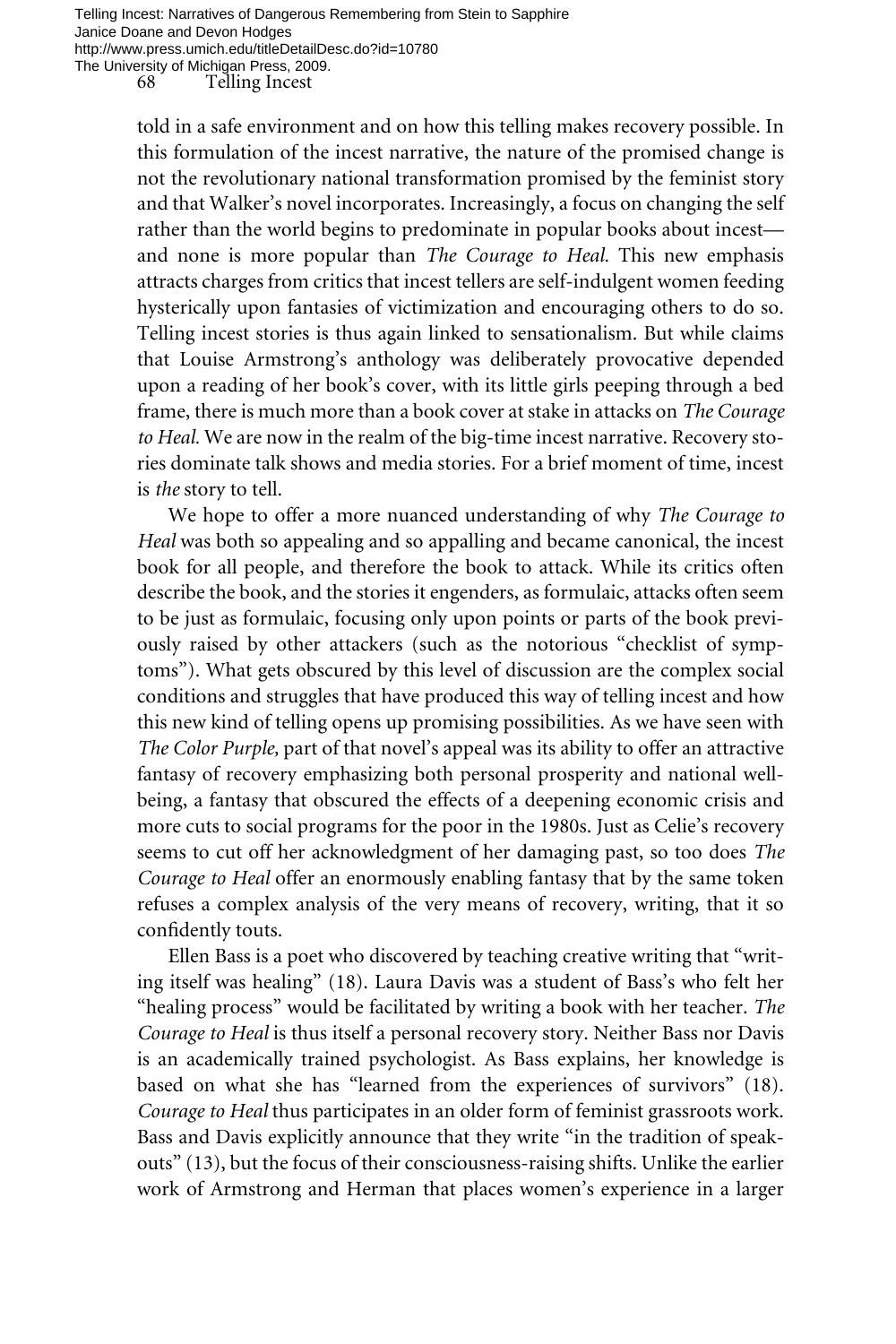theoretical frame of patriarchy, here experience alone is assumed to provide unmediated access to the truth. In *The Courage to Heal,* stories of individual experience are by definition true stories. Because no effort is thus required to understand the mediation of "experience" by social and discursive structures, Bass and Davis unself-consciously encourage the production of "recovered" incest narratives of the sort that have led to so much public controversy. This is not to disavow the appeal to real, oppressive personal experiences that is made in these stories, but to show how Bass and Davis shape the form that this testimony takes.

Teresa Ebert sums up the feminist challenge to those who believe "experience" is foundational knowledge: "While it is true that a woman, a person of color, a queer experiences oppression, this experience is by no means selfexplanatory: it has to be explained in relation to other social practices" (19). But if all of us right-thinking feminists know that the personal must be theorized, do we know how to do so? In a way, Bass and Davis are writing within this gap between the older political conceptual model of the past (the feminist incest story) and present, anxious experiences that have not yet been fully theorized but that are fueling the emergence of the increasingly popular conceptual paradigm of trauma.

As with *The Color Purple,* in *The Courage to Heal* there is a rewriting of the past that de-emphasizes the legacy of trauma so as to make recovery more available. Similarly, in feminist criticism of the period the emphasis shifts from exposing the damaging effects of past constructions of femininity to celebrating the previously unacknowledged value of women's culture. New, more personable forms of feminism said less about male hegemony and instead focused on mother-daughter bonds and the nurturing, caring side of women's cultures of domesticity.4 Of course, nurturance and care are certainly what all human beings need, especially battered and exploited women. But caring and being cared for are an understandable but limited definition of women's desire. Women's essential caring is a construction that seems merely the opposite of another naturalized essence, male violence. Furthermore, caring can become a form of control, as is shown by the quietly authoritarian voice of *The Courage to Heal.* The intrusive use of the second-person pronoun *you* has the effect of establishing the reality of the reader in an authoritarian way while seeming to provide a sensitive, caring mirror of the reader's deepest feelings: "When you were abused, your boundaries, your right to say no, your sense of control in the world were violated" (39); or "if you breeze through these chapters, you probably aren't feeling safe enough to confront these issues" (27). More widely condemned is the book's use of checklists to help "you" decide if "you" were abused: "Do you feel powerless, like a victim? Do you feel different from other people?" (39). The second-person point of view, perhaps because it can seem so relentlessly devoted to the addressee, blinds Bass and Davis to the way in which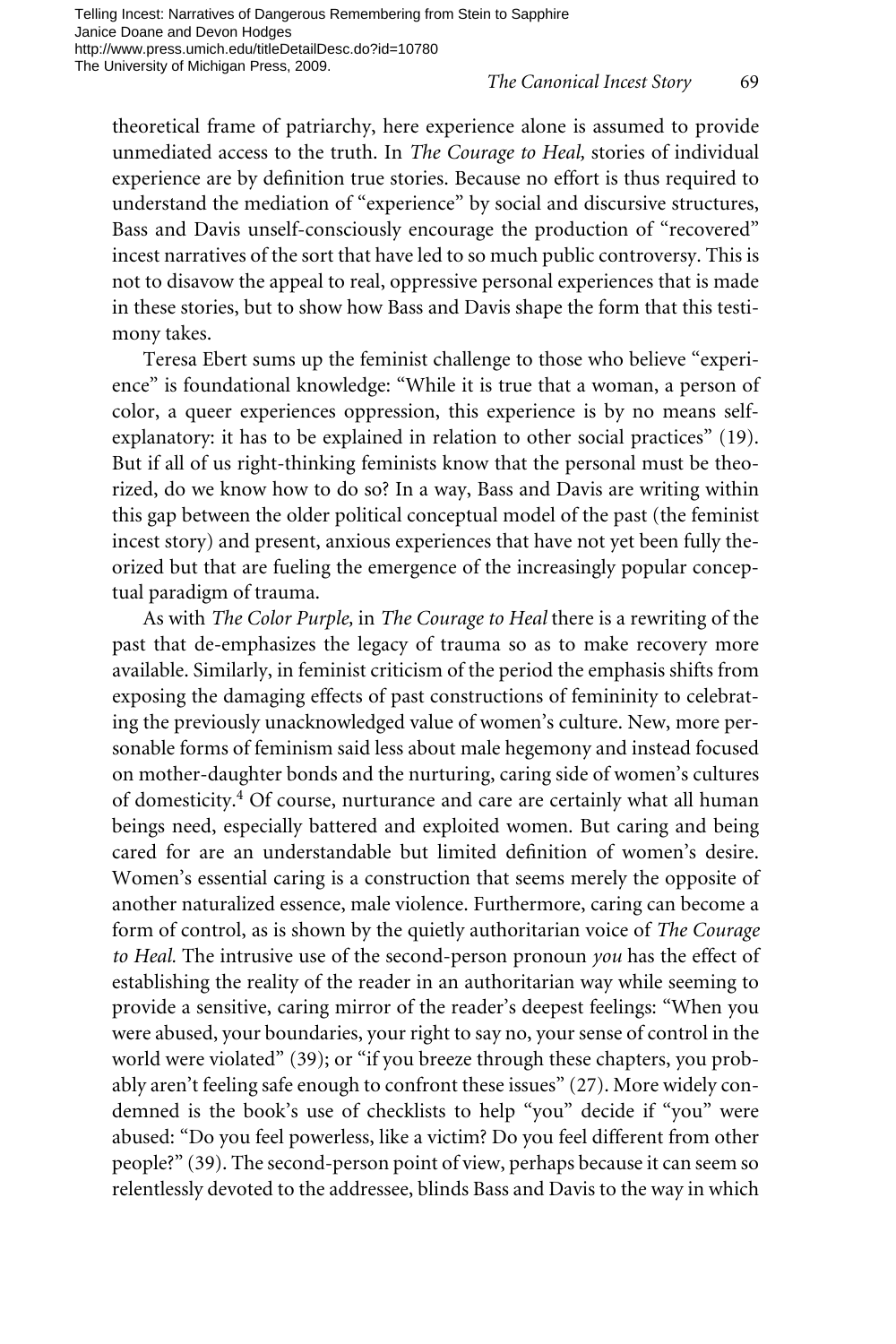> they are shaping the identity of the "you" and defining the trajectory of the victim's story. In other words they do not think about the stance of the "we" who wrote the book.

> Bass and Davis are not interested in listening for what is not sayable within the structure of the trauma and recovery story, for the message relayed by the gaps and fragments that have increasingly been studied by theorists of trauma and that we will attend to in our chapter on incest memoirs. Instead, they believe that telling and recovery are fairly simple tasks. To heal, reader/victims need simply to write about abuse in what seems to be an easily accessible "safe" context. To facilitate this process, Bass and Davis provide writing assignments through which survivors are told to "define your own reality" (31). In this way, women are instructed to write themselves into health and happiness. However, this is writing without acknowledged powers of equivocation. In other words, "you" are not encouraged to exploit the insight that the past is constantly being scripted and rescripted. Nor is there an emphasis on point of view, and its relation to competing social and personal agendas: who is speaking? Who is listening? In whose interest is a particular story being told?

> *Courage to Heal* is a massively popular text precisely because of its promise to readers that they can completely make sense of their lives—and transform them—through a simple process of writing, and thus recovering memories. In the words of one incest survivor, chosen as the epigraph for the chapter, "Effects: Recognizing the Damage":

People have said to me, "Why are you dragging this up now?" Why? WHY? Because it has controlled every facet of my life. It has damaged me in every possible way. . . . It has prevented me from living a comfortable emotional life. . . . If I had a comfortable childhood, I could be anything today. (37)

Here incest is clearly posited as the key to everything, an originary trauma. Recovery also promises a completely comfortable future. For Bass and Davis, it is not much of a leap to assume that the cause of all adult dissatisfaction is childhood sexual abuse, and a utopian future is promised by recovery, both cause and cure thus narrowly confined to the private sphere. As Bass puts it: "I want to see us all become whole—and not stop there. As we become capable of nurturing ourselves and living rich personal lives, we are enabled to act creatively in the world so that life can continue—the eucalyptus trees, the narcissus, the sunfish, the squirrels, seals, hummingbirds, our own children" (19). This fantasy is unappealingly reminiscent of advertisements for Club Med vacations. Recovery here offers the promise that women can take an extended vacation from life.

Because Walker in *The Color Purple* and Bass and Davis in *The Courage to Heal* promise readers a fantasy recovery in which survivors enjoy life in pros-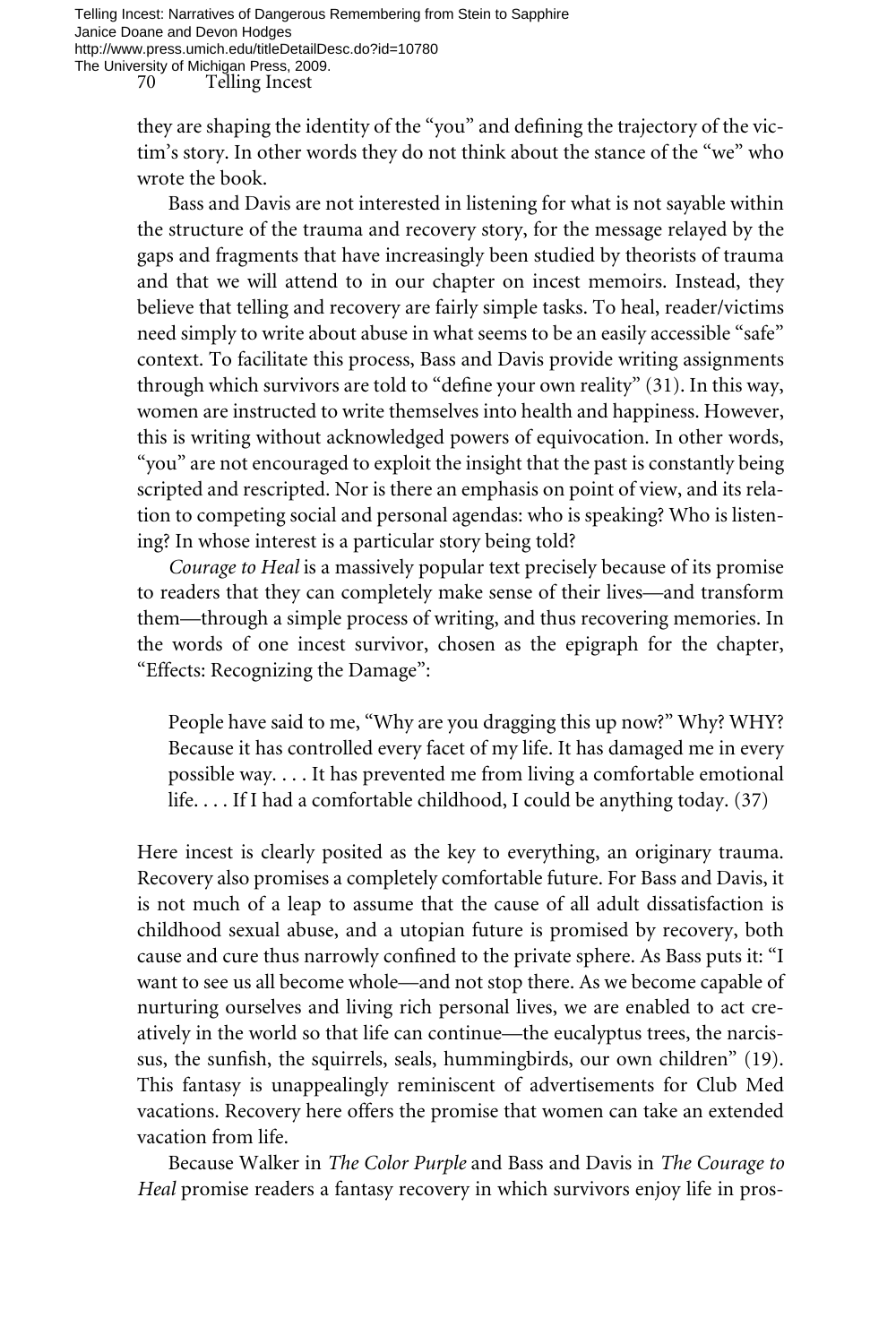## *The Canonical Incest Story* 71

perous and happy community, the trauma and recovery plot looks in some ways like an ideological fairy tale. Not that this is a reason to condemn it: the celebration of sisterhood and the possibility of a community that will work to women's benefit is understandably one that many women embrace. Indeed its attractions become more obvious when compared with the familiar counterpart to the recovery story: the false-memory story, which often features sisterhood as a coven of witches who are falsifying the past and blighting the future of men. Arthur Miller's canonical play *The Crucible* is *the* paradigmatic contemporary example of this narrative of beset manhood.5 In her revision of the canon, *A Thousand Acres,* Jane Smiley works to expose the narrative of beset manhood as a monstrous fiction that powerful and seductive patriarchal figures tell and disseminate widely as a way of disavowing responsibility for their abuses of both real and "literary" daughters. Telling incest thus becomes a way to undercut the patriarchal cultural authority that produces and promotes the male canonical text. Smiley's novel, however, by transforming the incest victim into a tragic heroine, upsets the expectation that this process of recovering a traumatic past necessarily leads to the healing of self and community. At the same time, by insisting that the "melodrama of beset womanhood" is actually a tragedy, Smiley lends to the story the genre's seriousness and cultural prestige—and her own text makes a bid for canonical status.

In Smiley's novel, a daughter, Ginny, recovers submerged traumatic and incestuous experiences hidden within an almost mythically happy and prosperous white family. Revered texts—Shakespeare's *King Lear* and Walt Whitman's *Song of Myself*—are also disrupted and interrogated by the novel as sources of unacknowledged violence against women. Smiley's effort at canon critique closely parallels the story of canon-formation offered by Christine Froula, who draws upon Herman's *Father-Daughter Incest* to provide a theoretical basis for understanding "women's silence in literary history" (622). Froula argues that women as authors and readers are subject to violence enacted by literary fathers: "Metaphysically, the woman reader of a literary tradition that inscribes violence against women is an abused daughter. Like physical abuse, literary violence against women works to privilege the cultural father's voice and story over those of women, the cultural daughters, and indeed to silence women's voices" (633). Mirroring these ideas of canon formation as violent, gendered, and exclusionary, Smiley's novel uses recovered memories of incest to signify a woman's capacity to reconnect with deeply silenced "truths" about her personal and cultural subjugation.

As a result, the recovery plot in *A Thousand Acres* is familiar in that it partakes in the recognizable gesture of turning the tables on the melodrama of beset manhood. But Smiley knows that there are many similar stories being disseminated and that the incest recovery story can be put to a predictable use. In an interview, Smiley remarks: "There's been a lot about incest in literature in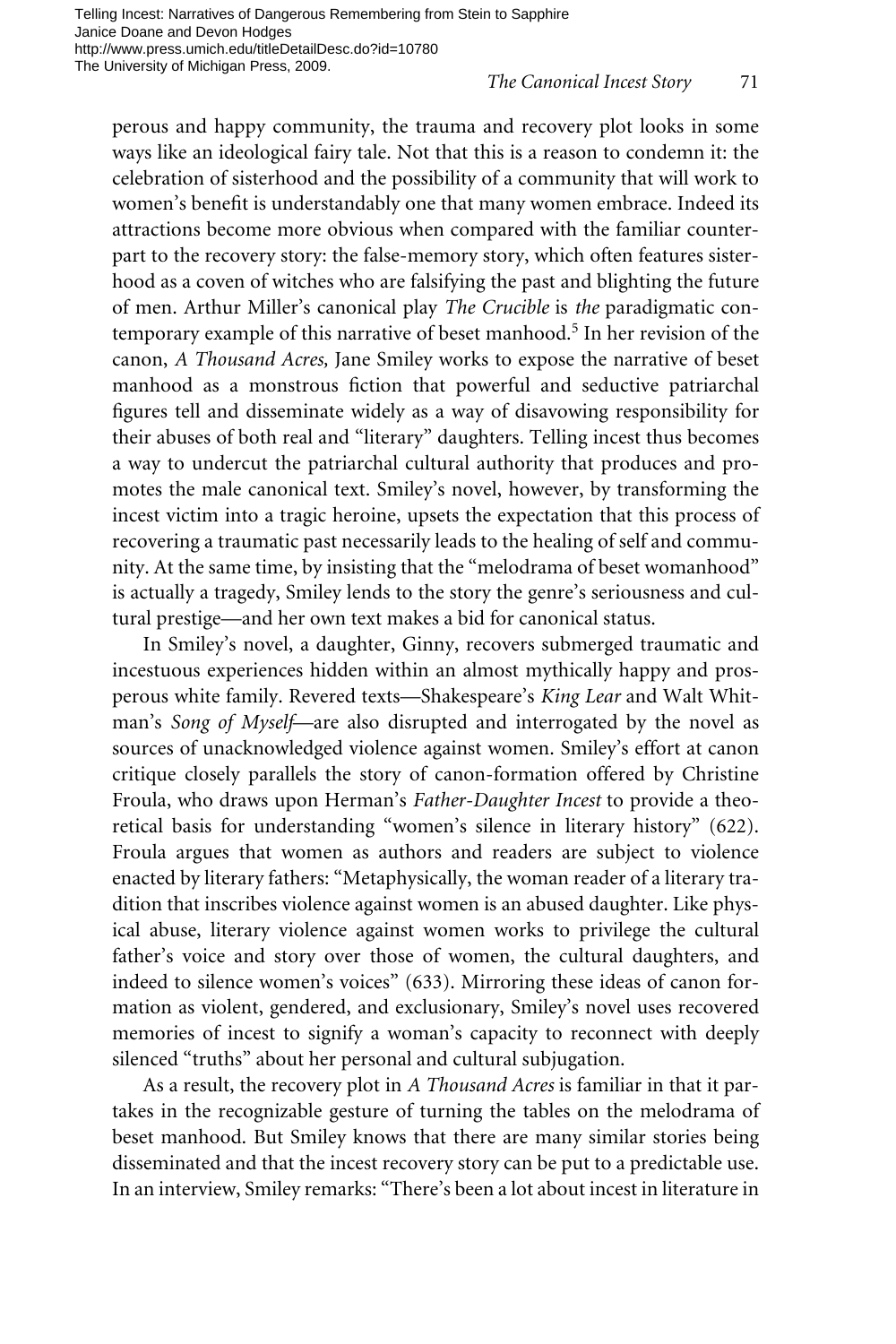the past twenty-five years, which is inevitable as women get their voices. They'll say what really happened to them and, in many cases, it was sexual abuse or incest of some kind. But often it's used as a punch line. All these things happen in the present, then they go back and say, 'Incest! Oh, that explains it!'" (Anderson, 1). What Smiley sees, and what informs her practice in the novel, is the way in which powerful but reductive points of view struggle for dominance, to become, as it were, the "punch line."

*A Thousand Acres* takes on canonical texts governed by points of view so powerful that they seem simply to express universal truth. Smiley's novel, as everyone knows by now, rewrites *King Lear* from the point of view of Lear's evil daughter, Goneril. Smiley challenges *Lear*'s misogyny, which makes Goneril a monster, by depicting her Goneril figure, Ginny, as bland and mild-mannered; she is the good, eldest daughter. Smiley also shifts Goneril's corrupted sexuality from the daughter's body to the father's as Lear becomes Larry Cook, an abusive father. As Ginny gains narrative authority, her sister, Rose, describes her never forgotten experience of abuse, and Ginny herself overcomes an internalized prohibition against remembering that she, too, has been sexually abused by her father. In the novel, the daughter's recovered memory of incest reveals the depredations of the sovereign power of the father and so argues for his repudiation. However, this memory does not provide either catharsis or an utopian alternative to the corrupted present. *Lear,* for example, is a kind of past, a locus of cultural authority structuring the novel, that can be powerfully reinterpreted but not easily shed.

Smiley's rewriting of *Lear* hopes to excavate the misogyny of the patriarchal bard by exposing the play's violently unsympathetic portrayal of unruly women. The novel's acknowledged—and rebuked—literary heritage also extends to American canonical literature and American constructions of the individual and his—we use the pronoun advisedly—relationship to the land. The phrase "a thousand acres" comes from Walt Whitman's *Song of Myself:*

Have you reckoned a thousand acres much? Have you reckoned the earth much?

Have you practiced so long to learn to read?

- Have you felt so proud to get at the meaning of poems?
- Stop this day and night with me and you shall possess the origin of all poems,

You shall possess the good of the earth and sun . . . there are millions of suns left,

You shall no longer take things at second or third hand. . . . nor look through the eyes of the dead . . . nor feed on the specters in books,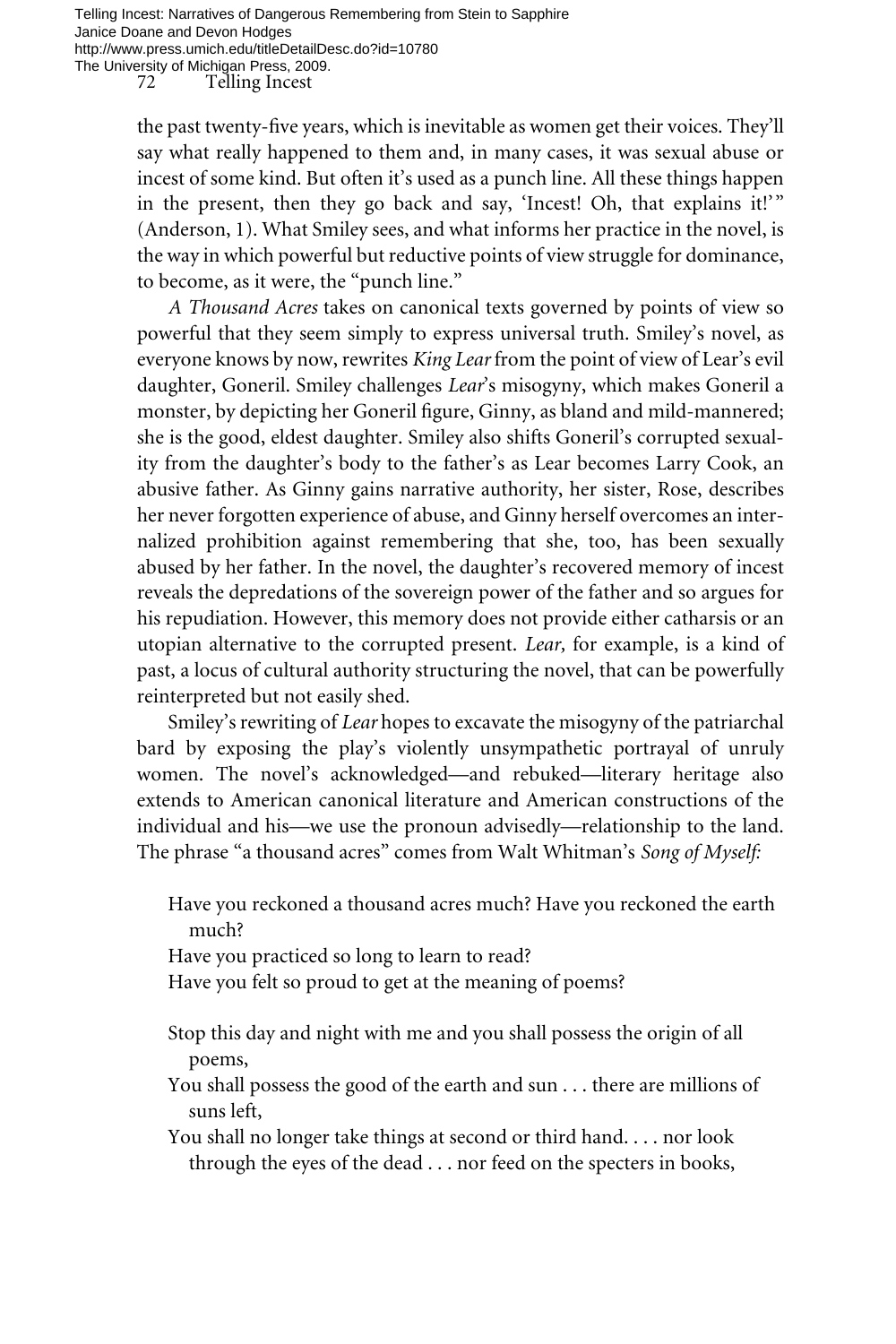## *The Canonical Incest Story* 73

You shall not look through my eyes either, nor take things from me, You shall listen to all sides and filter them from yourself.

(26)

These stanzas introduce a number of concerns addressed in the novel. Whitman contrasts the reader to those who take things "at second or third hand," who are, in other words, burdened by their relationship to the past. Americans are promised an unmediated, full present. By criticizing the idea of the full plenitude of the present, Smiley is also offering a critique of the recovery story's participation in the celebration of present possibilities that seem to be disconnected from any sense of the past. Her novel thus suggests that recovery *of* a traumatic past does not ensure a complete recovery *from* it.

"Reckoning" a thousand acres might, it seems, limit the fullness of the present moment. The language of reckoning is that of the accountant, the counting house, of ledgers and bankers. Yet reckoning "the earth," though it seems an impossible task, is perhaps a more noble one since the reckoning allows an inclusive stock-taking that the poem seems to approve of as it moves toward a celebration of possession: "you shall possess the origin of all poems, / You shall possess the good of the earth and sun." This form of possession attempts to transcend the material acquisitiveness of the possessive individual by requiring so much acquisition that the territorial boundaries reckoned by the accountant disappear. But at the same time, the grandiosity of this project is linked to a grandiose individual and an imagined American community in which everyone is accommodated. This universalizing narrative is one that Smiley challenges.

Whitman's grandiose individual is embodied in Larry Cook, whose name links him to America's imperialist beginnings through the allusion to Captain Cook. His middle daughter, Rose, calls him "the great I AM" (211). Discussing the patriarchal base of American agriculture, Deborah Fink explains: "By controlling the land, wealth, and social services, men were in position to have their wishes heeded" (208). A web of moralized power relations promotes respect for asymmetric and gendered power relations on the farm. Ginny says, "Trying to understand my father had always felt something like going to church . . . and listening to the minister we had . . . marshall the evidence for God's goodness. . . . Finally . . . the failure of our understandings was their greatest proof of all, not of goodness or omniscience or whatever the subject of the day was, but of power" (20). Because Larry Cook is presented as a center of authority, status, and wealth, the focus of the novel is initially on his ownership of the land and the legitimating structures that both naturalize his violence to his daughters and silence alternative perspectives on this behavior.

Yet the novel ultimately shows that as long as members of the family farm, including the farmer himself, believe in the absolute power of the father-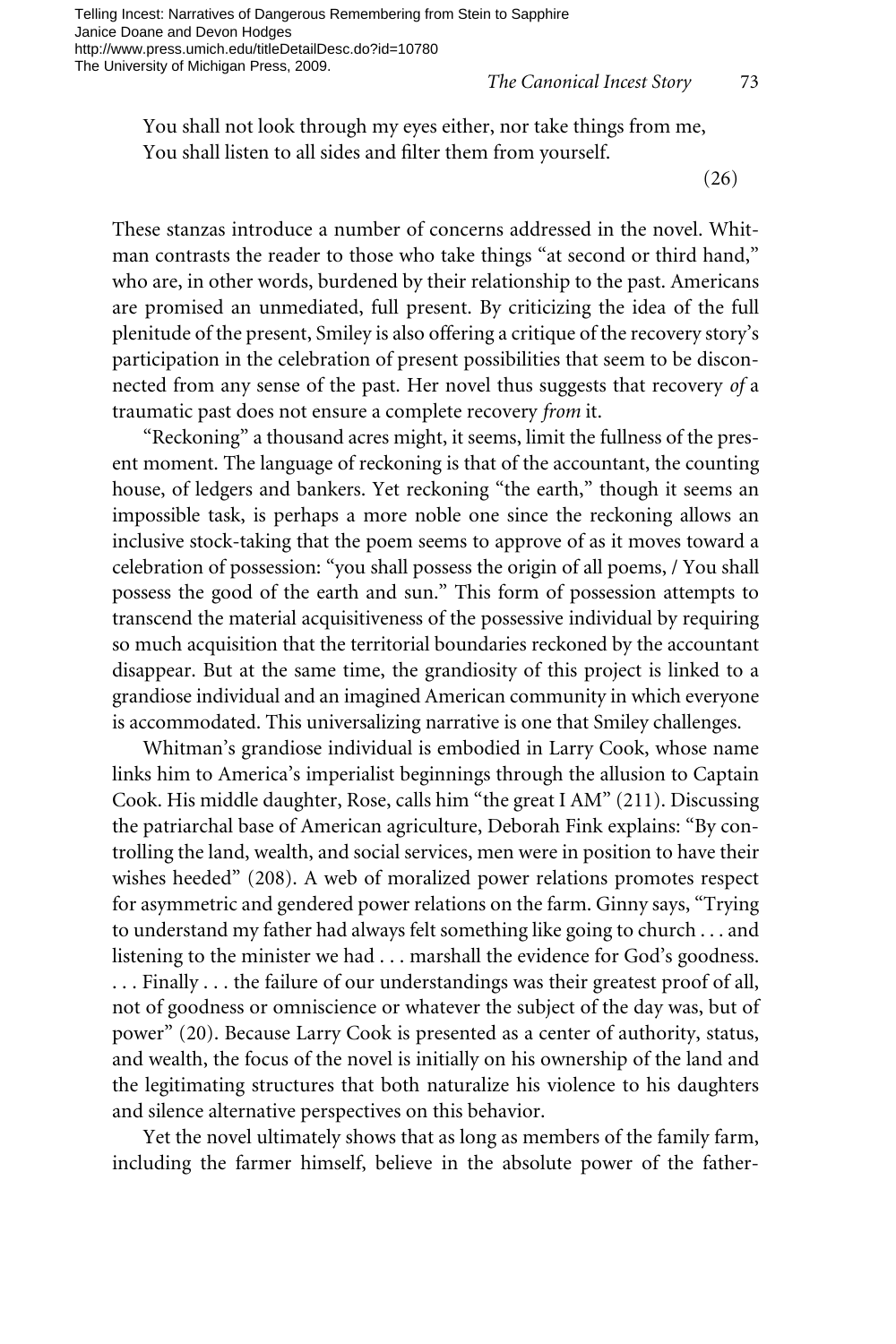> landowner, they cannot see the social and economic changes that are shifting power to new places. Indeed, what undermines the family is not simply allegations of abuse stemming from recovered memories of incest but the unacknowledged power of unseen economic forces, a point that is completely missed by critics who want to position recovered memories as the cause of all evil and the novel as a dangerous support for the recovered-memory movement.<sup>6</sup> In the novel, Larry Cook's loss of authority is more closely linked to his economic decisions than to his daughter's allegations. Cook amasses a thousand acres, a size too large for single-family farming, by appropriating the land of his neighbors. He needs these increasingly large tracks of unfenced land in order to make possible the use of ever larger machines, such as the "new bigger tractors [that] meant greater speed and a wider turning radius" (206). Farmers are themselves thus implicated in the process of concentrating land in ever fewer hands to the point that they are themselves "industrial farmers" who rely on the labor of others (Vogeler, 30). Larry Cook decides to pass on this farm to his daughters and their husbands as a "corporation" (18).

> There is a perilous moment of balance in this dream of something for everyone. But this fantasy of family harmony is already being undone at the moment of its conception. The family corporation is not even Larry Cook's own idea but Marv Carson's, whose name recalls several talk show hosts. The very insubstantiality of Carson, a faddish loan officer, allows Smiley to show that power is already shifting to places that are less palpable than the older form of patriarchal authority incarnated in Larry Cook. Ginny's husband, Ty, the "good" son-in-law, likes the idea of the corporation because he wants a hog confinement system or "Boar Boutique," but this form of livestock production leads him into debt—and a future with a corporate hog operation. Ginny and Rose carefully seal off from their youngest sister, Caroline (the Cordelia figure), the violence and drudgery on the farm so that she has no knowledge of her own past. As a result, though she is the one who has gotten away, she is also the one who wants things to stay as she imagines they must have been on the mythic American farm, a powerful cultural fantasy. Indeed, the emphasis on a romanticized notion of independent farmers working family farms obscures not only the oppression of agrarian women but also the economic transformations that have led to the triumph of agribusiness over family farmers. Caroline's investment in the myth of the family farm aligns her with her father, who does not understand challenges to his independence as effects of his own aggressive capital investments. He, too, has memory problems. And so it goes.

> In Smiley's novel, the destruction of the family is, then, clearly the work of larger forces and so cannot be blamed solely upon Ginny's recovered memories. Before Rose tells Ginny about their abuse as teenagers, Larry Cook has already moved out; he has blamed his daughters for all his problems and rushed out into the storm, the act that leads Caroline to initiate her lawsuit;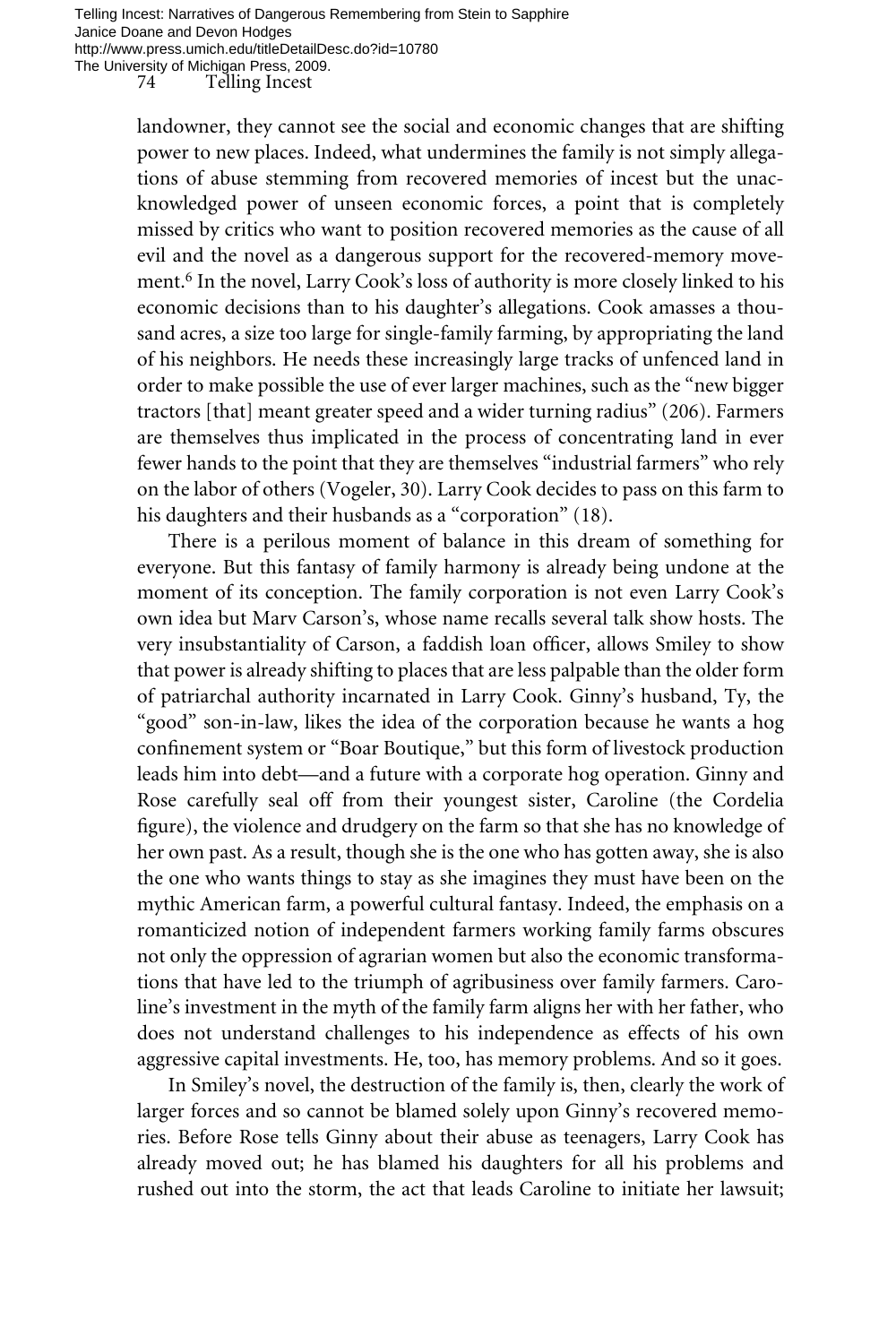and the farm is falling into increased debt because of Ty's investment in a hog confinement building. It is at this point that Ginny recovers memories of incest. Her recovered memories, validated by Rose's corroborating and never forgotten memories, are a sign that Ginny's own point of view is finally consolidating.

As is the case for many women who recover memories, Ginny's memories signify the emergence of a new point of view from which to take self-interested action. Indeed, the vantage point of the novel is her first-person reconstruction of the past. Her narrative authority requires, as we learn from the novel, that she not only challenge the naturalness of her subordinate position in her family but that she break strong ties of loyalty with her father, her husband, and her sister. Her point of view thus depends upon a radical autonomy that recalls heroic figures of "beset manhood" but is unlike the forms of new identity offered to incest survivors in feminist literature in which survivors claim a place within nurturing women's communities. Indeed, Ginny's sister Rose, the angry feminist who cannot forget her abuse, is shown to be too selfish and vindictive, too like her father, to be a reliable ally. Furthermore, while Rose is preoccupied with defeating her father, she has arguably suffered more deadly harm from the chemical residue that causes her cancer (and leads to the loss of the future through Ginny's miscarriages). In *A Thousand Acres,* the pervasive toxicity of the Cook farm is described through a metaphorics of "treacherous undercurrents" in which the polluted water flowing under the seemingly solid ground, a serious problem in the corn belt, is linked to both horrific repressed memories and unexamined economic pressures.

Ginny does not make a career of her role as a victim, though she remains angry about the "family values" of the farm, which are dependent on the subjugation of women and children to the will of the farmer. Her recovered memories of incest are an important way for her to clarify not only how much violence she has endured but how numb she has become to it. Here is where the feminist discourse about trauma and dissociation is especially useful to Smiley. Ginny's physical numbness, her passivity, and her amnesia are not only available as telling symptoms of the abuse victim but of "the private, secret traumas to which a feminist analysis draws attention . . . those events in which the dominant culture and its forms and institutions are expressed and perpetrated" (Brown, 102). These words offered by feminist therapist Laura Brown are part of an argument, a manifesto really, for the need to expand the range of experiences that are interpreted as traumatic: "a feminist perspective, which draws our attention to the lives of girls and women, to the secret, private hidden experiences of everyday pain, reminds us that traumatic events do lie within the range of normal human experience" (110). Incest, when linked to trauma, may then function as a key that renders visible the many invisible shocks associated with the experience of "everyday" femininity.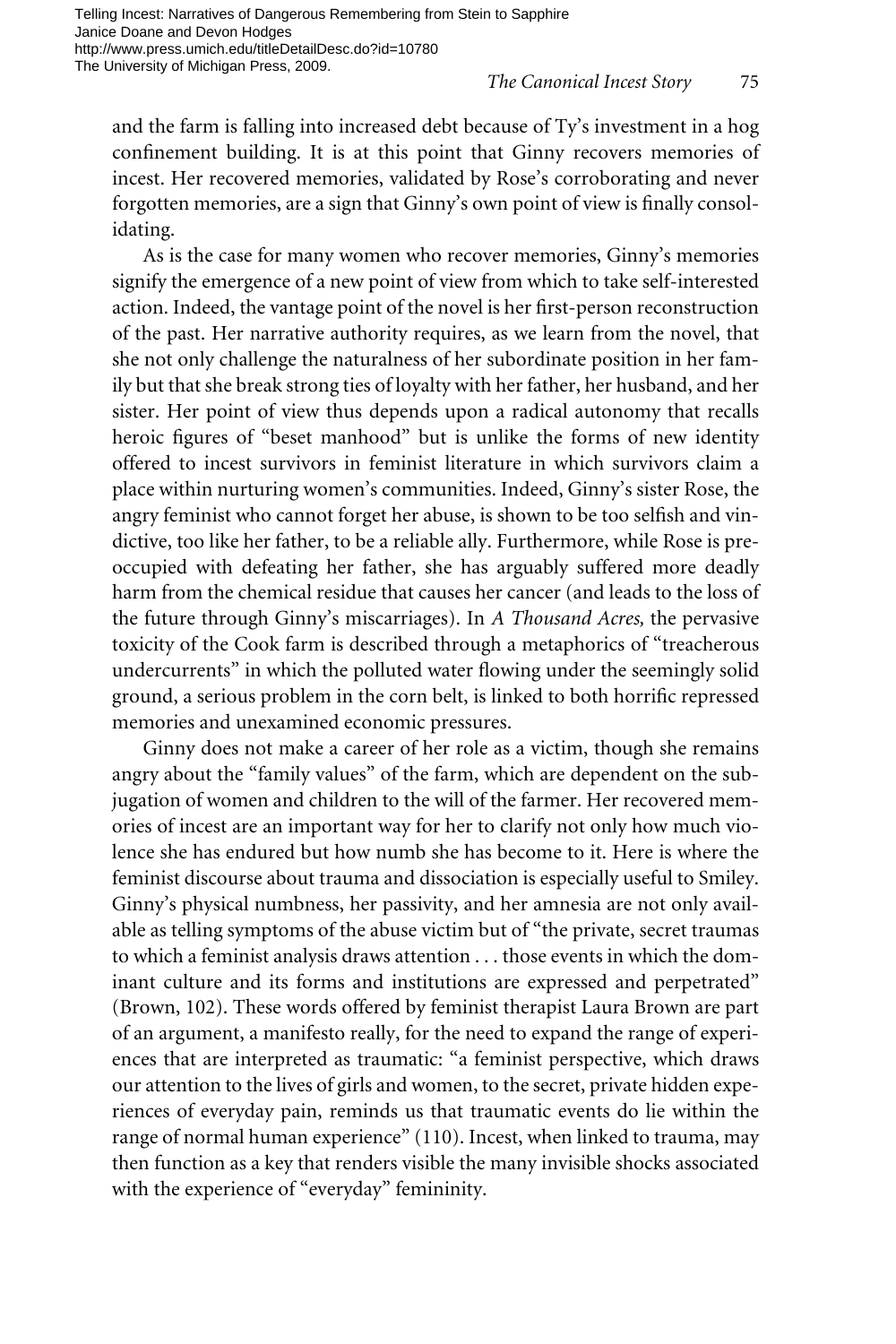> But not everything that Ginny and her family suffer can be attributed to her sexual abuse as a child, or, for that matter to her retrieving memories of that particular abuse which is shown to be part and parcel of a social, economic, and cultural "package." Indeed, Smiley is all too aware of how incest can become the "punch line"—the origin of all damage. Rather than recovering a punch line, Ginny's recovered memories of incest enable her to shift her point of view and her conceptual framework. She informs her husband Ty:

The thing is, I can remember when I saw it all your way! The proud progress from Grandpa Davis to Grandpa Cook to Daddy. When "we" bought the first tractor in the county, when "we" built the big house, when "we" had the crops sprayed from the air, when "we" got a car, when "we" drained Mel's corner, when "we" got a hundred and seventy-two bushels an acre. I can remember all of that like prayers or like being married. You know. It's good to remember and repeat. You feel good to be a part of that. But then I saw what my part really was. . . . You see this grand history, but I see the blows. I see taking what you want because you want it, then making something up that justified what you did. I see getting others to pay the price, then covering up and forgetting what the price was. Do I think Daddy came up with beating and fucking us on his own? . . . . No, I think he had lessons, and those lessons were part of the package, along with the land and the lust to run things exactly the way he wanted to no matter what. (342–44)

This speech, located near the end of the novel, sums up how Ginny's memories of incest allow her to challenge foundational myths of American collectivity by showing her what her part "really was." As Michael Lambek and Paul Antze explain, "traumas offer a way of inserting a radical, often transformative break in the flow of a life [we could say "cultural"] narrative" (xvii). But in Smiley's novel this break, though transformative, is not redemptive.

Smiley structures her novel with great care to make the point that the structure of the past involves a "package" or hegemonic ensemble that includes canonical texts that ennoble patriarchy and misogyny while obscuring the exploitation of women and the land, itself often understood as feminine (a point that Baym makes in "Melodramas of Beset Manhood"). The "package" also makes it hard to see that agribusiness has subjected the farmer-father to violent disruptions, sometimes in the form of "opportunities" that are rendering the one-man farm nearly obsolete. Incest, in other words, is only one of many vehicles for representing forms of systematic oppression and exploitation. Given the richness of her analysis of this "package," it is surprising that *A Thousand Acres* has been selected by both its fans and its detractors as *the* par-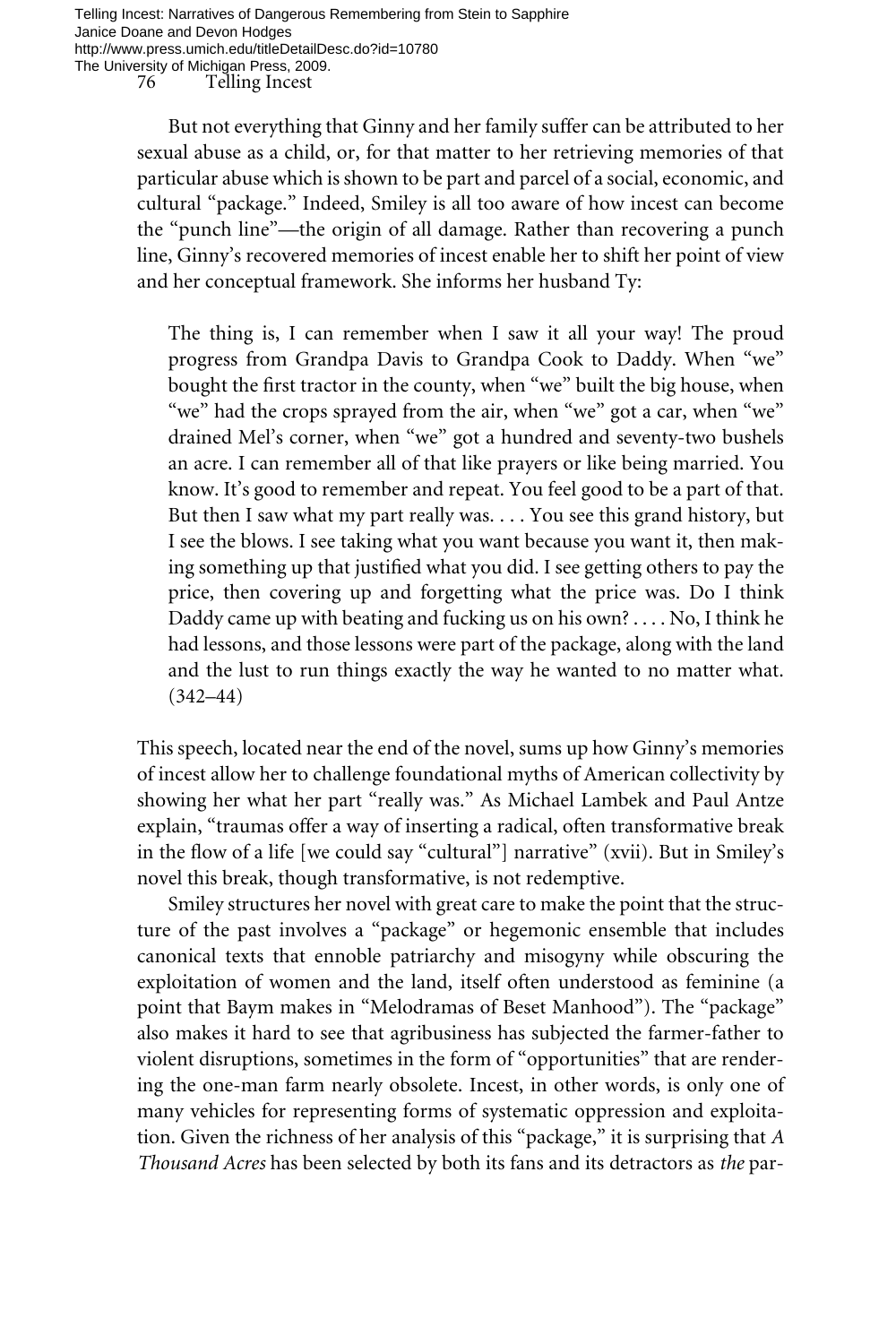adigmatic novel about recovered memories of incest. Janice Haaken, for example, sees Ginny as "like the prototypical daughter in contemporary incest narratives" who moves from "an unenlightened to an enlightened state of mind" (*Pillar of Salt,* 20), and Elaine Showalter uses *A Thousand Acres* as her example of "the many novels and movies" that "continue to reproduce recovered-memory plots" (158).

Smiley's insight that Ginny's act of recovering memories can result in a new conceptual framework, one that might take American story of the "beset" individual in new directions, is obscured by those who respond to the novel by making incest into the "punch line." Critics of the novel such as Elaine Showalter and Mark Pendergrast worry that the novel legitimates a feminist analysis that "incest" is the key and the father is to blame for the family's breakdown and his daughter's misery. But what the novel shows instead is that all of the characters are caught in a larger web of forces and discourses. Indeed, Smiley's layered allusions to other texts challenges the ease with which "recovery" simply entails or equals writing, as it seems to in Walker's novel. Ginny becomes self-conscious enough to better understand her positioning in cultural nets, and to a certain extent free herself, but she is not greatly rewarded; Smiley's tragic point is that there is no outside to escape to. By the end of the novel, the dispersal of the family farm gives Ginny the freedom to become a low-paid service worker who lives on processed foods—and who occasionally takes psychology classes. Ex-farmwomen do not really have much going for them in a postindustrial economy.

*A Thousand Acres* acknowledges that the incest recovery story offers a belated, displaced encounter with the past. This novel, then, is not sanguine about the power of literature to mirror the past. Instead, it suggests that unitary, universalizing gestures of canonizing American history, including the belief in its inevitable repetition, may become a serious blind spot. The novel's expansive vision of women's historical experience, like Ginny's, is thus purchased by understanding and breaking a repetitive cycle. And yet Smiley herself still has her fist clenched, still relies upon repetition to make her point, even her point that repetition is the point. And perhaps this is why the last paragraph of the novel continues to insist that recovered memories of incest constitute a hard truth—and a weapon, a "punch line":

I can't say that I forgive my father, but now I can imagine what he probably chose never to remember—the goal of an unthinkable urge, pricking him, pressing him, wrapping him in an impenetrable fog of self that must have seemed, when he wandered around the house late at night after working and drinking, like the very darkness. This is the gleaming obsidian shard I safeguard above all the others. (370–71)